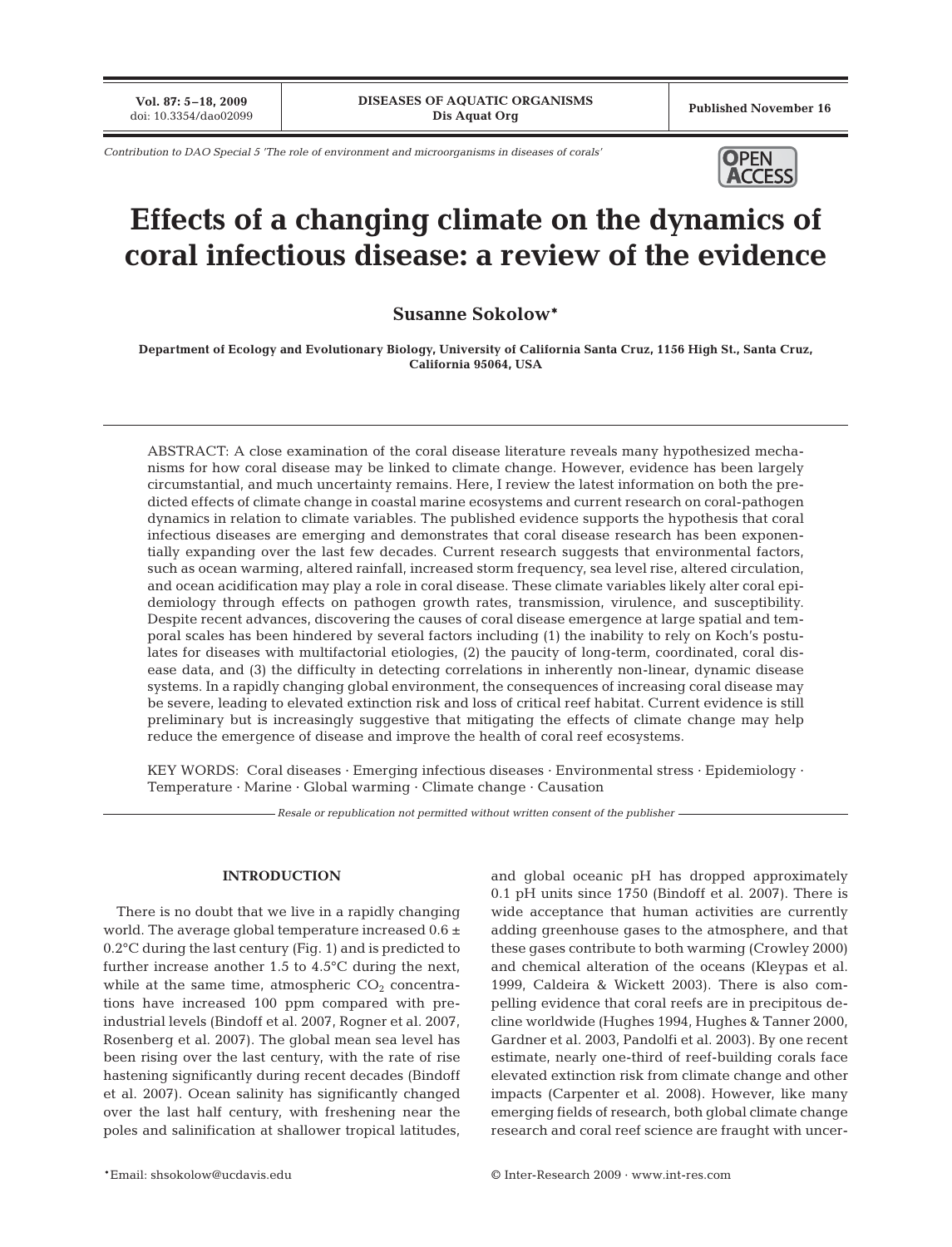

Fig. 1. Global temperature trends for the Northern Hemisphere warm (May to October averages; left side) and cold season (November to April averages; right side) for different 15 yr intervals from (a,b) 1993–2008, (c,d) 1973–1988, and (e,f) 1953–1968. Colors represent average changes over the time interval mapped. L-OTI = land-ocean temperature index. Note the accelerated warming over successive periods, with substantial global variation, and the greatest increases seen at high latitudes. Maps obtained from the NASA Goddard Institute for Space Studies (http://data.giss.nasa.gov/gistemp/maps/, accessed December 2008)

tainty, and thus, the net effects of the predicted environmental changes on the survival, health, and resilience of coral reefs are not yet fully understood (Ward et al. 2007, Maynard et al. 2008).

The most commonly cited environmental factors implicated as causes of declining coral health include: increasing ocean temperature (Harvell et al. 2002), nutrient pollution (Bruno et al. 2003), and over-fishing (Jackson et al. 2001, Hughes et al. 2003). Evidence for these factors as causative agents has been largely circumstantial (Rosenberg et al. 2007), in part because of the difficulty in trying to demonstrate causation in

large and complex ecological systems (Plowright et al. 2008).

An examination of the coral disease literature reveals many hypothesized mechanisms for why increasing rates of coral disease have been reported over the last few decades, and there is much controversy. It is difficult to measure and predict the cumulative effects of global environmental change on coral health. Here, I review the hypotheses and the evidence regarding coral infectious disease emergence and potential climatic drivers. I begin by examining the evidence for the recent emergence of many coral infectious diseases. I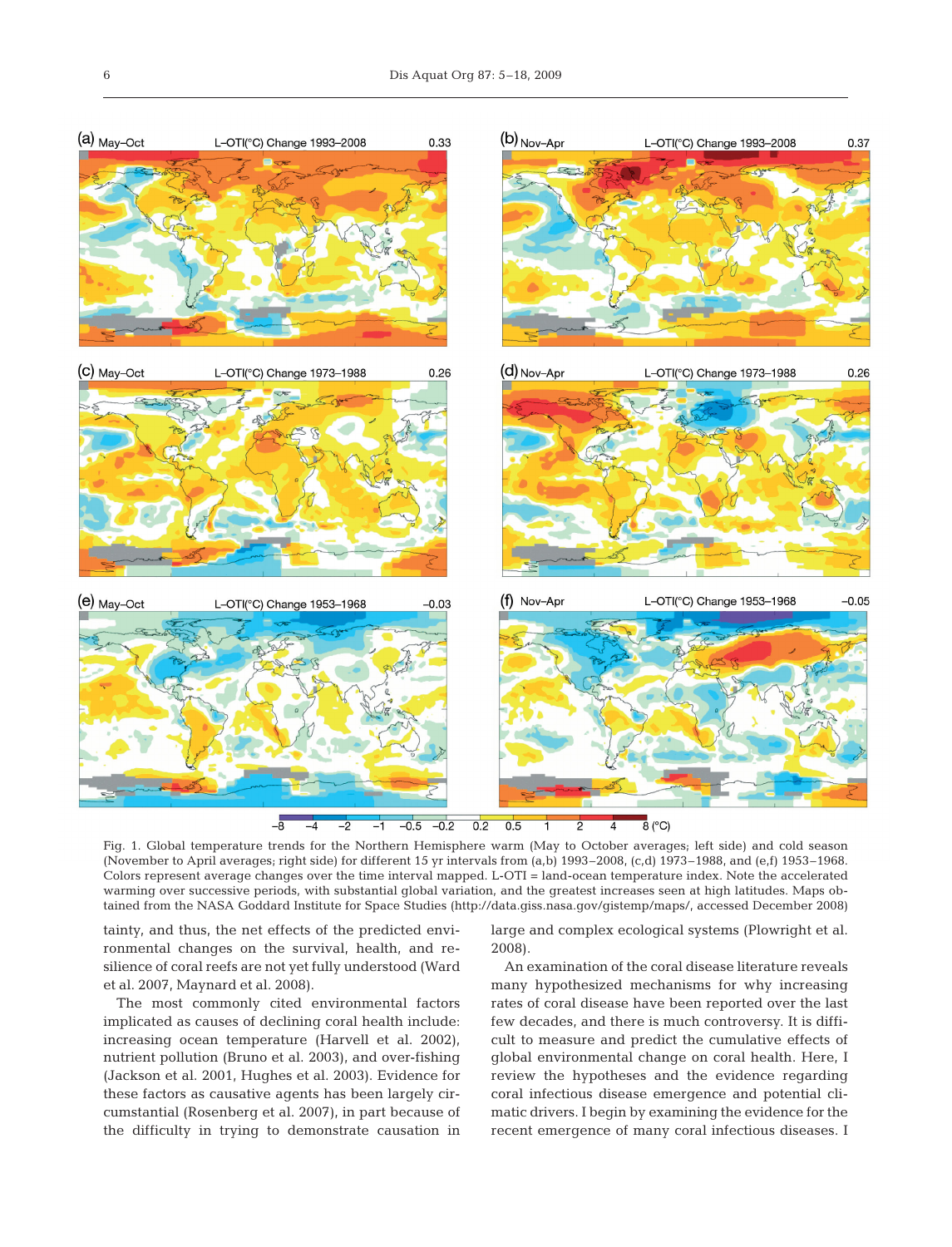then review some of the climate variables likely to change over the coming decades and how these variables may affect disease-related processes, including disease transmission, host dynamics, pathogen growth, and pathogen virulence. Finally, I discuss some current and future challenges to investigating the role of climatic factors in coral disease and decline.

## **HOW COMMON ARE INFECTIOUS DISEASES OF CORAL TODAY, AND ARE THEY 'EMERGING?'**

**'**Emerging' diseases are those that have recently expanded their incidence, host range, or spatial extent (Daszak et al. 2000). A lack of underwater baseline data has hindered progress in assessing whether coral diseases are emerging. Some paleontological data suggest that the rapid loss of *Acropora* spp. coral in the Caribbean, beginning in the late 1970s and due in part to white band disease outbreaks, was unprecedented in the Holocene (Aronson & Precht 2001). Data for other diseases and regions have been scarce. Ward & Lafferty (2004) cleverly calculated a proxy measure for disease emergence in the absence of baseline data. They adjusted the number of publications related to disease within a group/taxon by the total number of reports (related to disease or not) regarding that group/taxon. Admittedly, this proxy has drawbacks because it does not explicitly control for biases resulting from increased interest or funding within subdisciplines. However, in the absence of baseline data, this proxy represents some of the only available evidence for the emergence of multiple diseases across large spatial and temporal scales. By this proxy, Ward & Lafferty (2004) concluded that disease is significantly increasing for marine mammals, turtles, urchins, and mollusks, and significantly decreasing for fish. For coral, they concluded that the proxy measure could not detect a significant increase in diseases other than coral bleaching.

Several studies have demonstrated increasing coral diseases within sites that have been quantitatively monitored for multiple years (Porter et al. 2001, Lafferty et al. 2004, Borger & Steiner 2005, Francini-Filho et al. 2008) and long timeseries compiled for multiple diseases in the ocean collectively suggest an increasing trend (Harvell et al. 1999). However, it has been unclear whether coral diseases, other than bleaching, are increasing beyond expectations based on increasing investigative effort.

Ward & Lafferty's (2004) assessment reviewed articles published up until

2001. A substantial amount of additional coral disease research has amassed since their analysis. Revisiting their techniques, I compiled a list of all articles about coral disease, published up to December 2008, since the first coral disease report in 1965 (excluding those pertaining only to stress-induced bleaching). This was compared to all reports from the same time period retrieved on the ISI Web of Science (Science Citation Index Expanded v. 4.4, accessed December 2008) using the search word 'coral' (limited to subject areas that relate to ecological, oceanographic, or biological sciences, excluding human biomedical research). Both disease and non-disease reports exponentially increased over the observation period. Data were logtransformed and the slopes compared using analysis of covariance (ANCOVA), with time as a covariate. Indeed, when only records up until 2001 were included, there was no detectable increase in infectious disease reports beyond that expected by the rate of increase in all coral reports  $(p = 0.69)$ ; however, including reports from the most recent 7 yr revealed a rate of increase that was significantly greater than the background rate of increase for all coral reports (Fig.  $2$ ,  $p = 0.01$ ). Thus, the most current available evidence suggests that coral diseases (not just bleaching) are emerging, and coral disease research is rapidly expanding.

What remains a mystery is whether these emerging diseases are predominantly infectious, whether they are manifestations of physical or physiological stress, or whether both infection and stress are involved. An infectious disease is defined as an illness caused by a transmissible biological agent, rather than by genetic, physical, or chemical agents. Transmissible agents can include viruses, bacteria, parasites, fungi, algae, and prions. Most coral diseases, other than some forms of bleaching and certain growth anomalies, are presumed to be caused by infectious pathogens, although this remains to be conclusively demonstrated for most described diseases (Richardson 1998, Lesser et al.



Fig. 2. Number of coral disease reports (excluding non-infectious bleaching) compared with all coral reports over time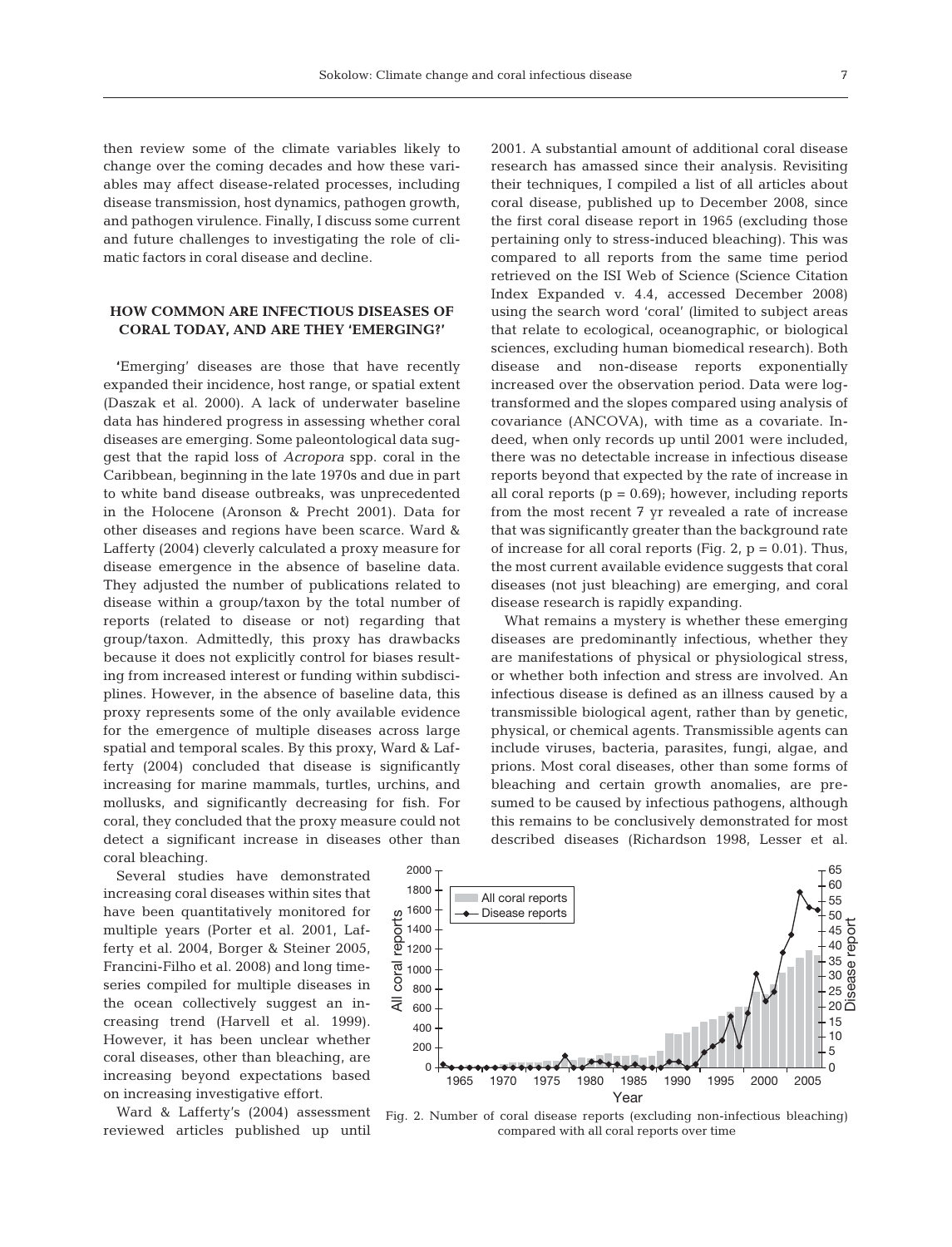2007, Rosenberg et al. 2007). In a few cases, the pathogen or group of pathogens identified as causal during initial studies are no longer capable of producing disease in laboratory challenges (Rosenberg et al. 2007). Also, many coral diseases display similar signs, leading to confusion. For example, several 'white plague-like' diseases of coral have been reported in disparate regions (Croquer et al. 2003, Miller et al. 2003, Pantos et al. 2003, Dalton & Smith 2006). Despite these obstacles, our understanding of microbial causes of coral disease is improving.

At least 6 and up to a dozen pathogens have been implicated as causes of disease in coral. This estimate varies based on different interpretations of what constitutes causation, such as different interpretations about the types of pathogens considered (e.g. whether opportunistic pathogens are included) and what types of evidence (e.g. controlled laboratory studies, field data, Koch's postulates) are sufficient for confirmation (Weil et al. 2006, Lesser et al. 2007, Rosenberg et al. 2007). The implicated pathogens, thus far, form a taxonomically diverse group including marine bacteria (Ritchie & Smith 1995, Kushmaro et al. 1996, 1997, Ben-Haim & Rosenberg 2002, Ben-Haim et al. 2003, Denner et al. 2003, Cervino et al. 2004, Thompson et al. 2006, Bally & Garrabou 2007, Sussman et al. 2008), cyanobacteria and associated members of microbial consortia (Myers et al. 2007, Voss et al. 2007), bacteria from presumed terrestrial sources (Patterson et al. 2002), a ubiquitous fungus (Smith et al. 1996, Geiser et al. 1998), a protozoan (Antonius & Lipscomb 2000), and an alga (Goldberg et al. 1984). The role of viruses as agents of coral disease remains virtually unexplored (Davy et al. 2006, Patten et al. 2008). It is not parsimonious to suppose that this diverse group of coral pathogens emerged coincidentally, although this hypothesis has not been completely ruled out. Thus, what remains in question is, why have all of these diseases emerged simultaneously?

It may be tempting to point towards anthropogenic causes of disease emergence, since coral diseases appear to have emerged concurrently over time with anthropogenic alteration of the global environment. However, a thorough review of the evidence and more basic information about disease pathogenesis will be necessary before causation can be established.

## **CLIMATE CHANGE IN COASTAL MARINE ECOSYSTEMS**

There are numerous simultaneous manifestations of climate change that may theoretically affect coastal marine ecosystems and disease parameters, including changes in seasonality, atmospheric  $CO<sub>2</sub>$  concentrations, sea surface temperature, sea level, rainfall, storm intensity, storm frequency, wave climate, and run-off (Table 1). These changes have been summarized recently by the Intergovernmental Panel on Climate Change (Bindoff et al. 2007, Nicholls et al. 2007, Trenberth et al. 2007). Precisely how these climatological changes may influence the rise and fall of coral disease outbreaks remains uncertain. Summarized in the next 4 subsections are some recently recognized climate changes and their theoretical effects on coral infectious disease (Table 1, Fig. 3), and subsequently the section 'Coral disease dynamics and climate' discusses the current evidence for environmental influences on epidemiological parameters including transmission, host population dynamics, pathogen population dynamics, and disease virulence.

#### **Seasonality and increasing sea surface temperature**

Ocean temperatures vary over space and time on seasonal, inter-annual, and decadal (or longer) time scales (Fig. 1). Many coral diseases display seasonal variation in prevalence, with higher prevalence in warm summer months (see Rosenberg et al. 2007 for examples). Strong seasonality can be taken as evidence that pathogens and/or hosts are strongly influenced by changes in seasonally fluctuating environmental variables such as temperature, but other variables such as rainfall, light levels, water clarity, run-off, ocean circulation, and nutrients can also fluctuate seasonally, along with temperature (Delcroix & Henin 1991, Lima et al. 1996, Poulos et al. 1997). Showing that prevalence fluctuates seasonally does not conclusively demonstrate a link between temperature and coral disease.

Besides apparent seasonality, empirical evidence linking increasing ocean temperature to coral infectious disease is compelling, but not absolute. Several studies have shown temperature-regulated growth and virulence of pathogens in the laboratory (Banin et al. 2000, Alker et al. 2001, Ben-Haim et al. 2003, Remily & Richardson 2006, Ward et al. 2007). There is some evidence that temperature-regulated bleaching events can be followed by outbreaks of infectious diseases (Guzman & Guevara 1998, Muller et al. 2008), and some mass mortalities in coral caused by disease were coincident with periods of anomalously high water temperatures (Cerrano et al. 2000, Riegl 2002, Bruno et al. 2007). Caribbean yellow band disease prevalence around Puerto Rico, for example, was shown to significantly correlate with temperature over the past decade (Harvell et al. 2009). For some other diseases, average inter-annual changes in prevalence were not directly correlated with ocean temperature; in fact, for aspergillosis in the Florida Keys, USA, the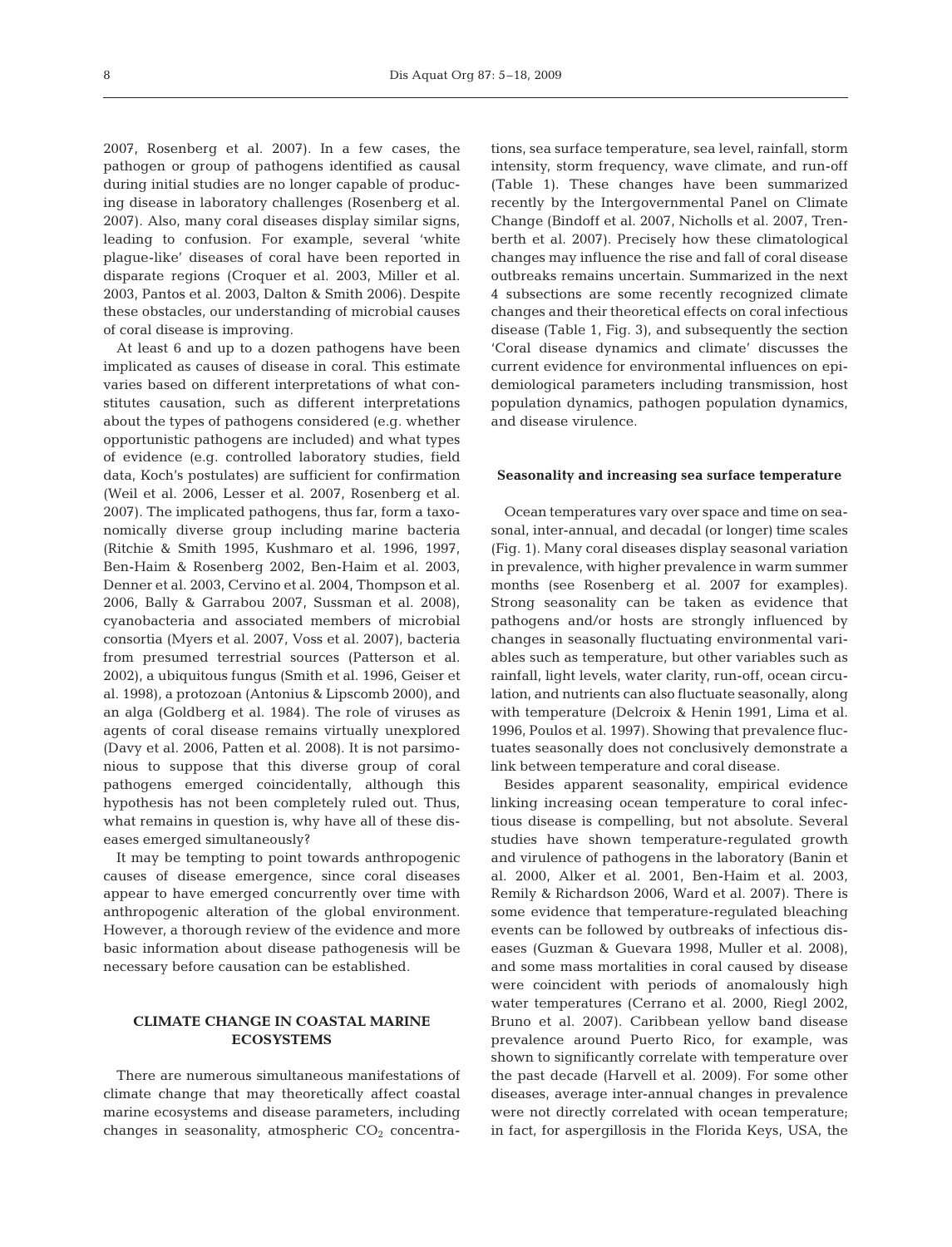Table 1. Main climate drivers for coastal marine systems, their trends due to climate change, and their possible effects on the dynamics of coral infectious diseases.  $\uparrow$  = increase;  $\downarrow$  = decrease; ? = uncertain; R = regional variability. Adapted from the Intergovernmental Panel on Climate Change 2007 reports: Table 6.2 in Nicholls et al. (2007) and the main text in Bindoff et al. (2007) and Trenberth et al. (2007)

| Climate change                             | Effects on marine and coastal<br>systems                                                                                                   | Effects on coral infectious disease dynamics                                                                                                                                                                                                                             |
|--------------------------------------------|--------------------------------------------------------------------------------------------------------------------------------------------|--------------------------------------------------------------------------------------------------------------------------------------------------------------------------------------------------------------------------------------------------------------------------|
| $CO2$ concentration<br>(T)                 | Increased $CO2$ fertilization;<br>decreased seawater pH<br>(or 'ocean acidification')                                                      | Slower accretion/regrowth/recovery of coral hosts<br>May increase coral stress and disease susceptibility<br>Pathogens will respond to pH change based on optimal<br>growth curves                                                                                       |
| Sea surface<br>temperature $(\uparrow, R)$ | Increased stratification/changed<br>circulation; poleward species<br>migration; increased algal blooms                                     | Increased host susceptibility due to temperature stress<br>Pathogens will respond to temperature based on optimal<br>growth curves                                                                                                                                       |
| Sea level $(\uparrow, R)$                  | Increased erosion; wetland loss<br>(and change)                                                                                            | Possible increased movement of particulates, may increase<br>exposure to land-based pathogens and pollutants<br>'Drowning' of hosts if accretion rates cannot keep up                                                                                                    |
| Storm intensity $(\uparrow, R)$            | Increased extreme water levels and<br>wave heights; increased episodic<br>erosion, storm damage                                            | Increased intensity of physical damage to coral hosts<br>Possible increased disease inoculation through physical<br>lesions<br>Decrease in coral abundance/density due to increased<br>storm-related mortality, especially near reef crests                              |
| Storm track $(?, R)$                       | hence risk of storm damage                                                                                                                 | Storm frequency (?, R) Altered surges and storm waves and Increased frequency of physical damage to coral by storms<br>Possible increased frequency of disease inoculation through<br>physical lesions<br>Disruption of recovery and recolonization after disease events |
| Wave climate $(?, R)$                      | Altered wave conditions, including<br>swell; altered patterns of erosion<br>and accretion                                                  | Possible shifts in movement of particulates, may increase<br>exposure to pollutants or pathogens<br>Possible increased sediment stress                                                                                                                                   |
| $Run-off(R)$                               | fluvial sediment supply; altered<br>circulation and nutrient supply                                                                        | Altered water quality/salinity; altered Increased disease susceptibility from sediment stress<br>Possible increased exposure to land-based pathogens or<br>pollutants<br>Possible increased pathogen growth rates and disease<br>severity due to eutrophication          |
| Seasonality (R)                            | extremes; increase in warm season<br>extremes                                                                                              | Lessening of cool season temperature Variable effects on host susceptibility and pathogen growth<br>based on optimal temperature response curves<br>Possible increase in chronic, rather than epizootic or<br>seasonal, disease                                          |
| Overland rainfall (R)                      | Rainfall ( $\uparrow$ ) > 30° latitude and ( $\downarrow$ ) in<br>tropics; general increase in<br>droughts and 'heavy' rain events         | Possible increased exposure to land-based pathogens<br>or pollutants<br>Possible increased micronutrient supply from atmospheric<br>dust leading to faster rates of pathogen growth<br>Changes in surface salinity with probable, but unknown,<br>effects on disease     |
| Ocean and air<br>circulation $(?, R)$      | Changes in El Nino Southern<br>Oscillation $(\uparrow)$ , North Atlantic<br>Oscillation (?), and Meridional<br>Overturning Circulation (?) | Unknown effects on coral infectious disease<br>Possible, but unclear, changes in ocean productivity,<br>reservoirs of infection, or movements of pathogens                                                                                                               |

opposite relationship was seen, where disease levels steadily decreased after the outbreak peaked, even as ocean temperatures increased (Kim & Harvell 2004). This seems confusing, since laboratory evidence shows positive associations between pathogen growth and

temperature (Alker et al. 2001). The phenomenon may be explained by epidemiological dynamics such as the removal of susceptible individuals over time through death or induced disease resistance, leading to a waning of the outbreak, despite increasing temperatures.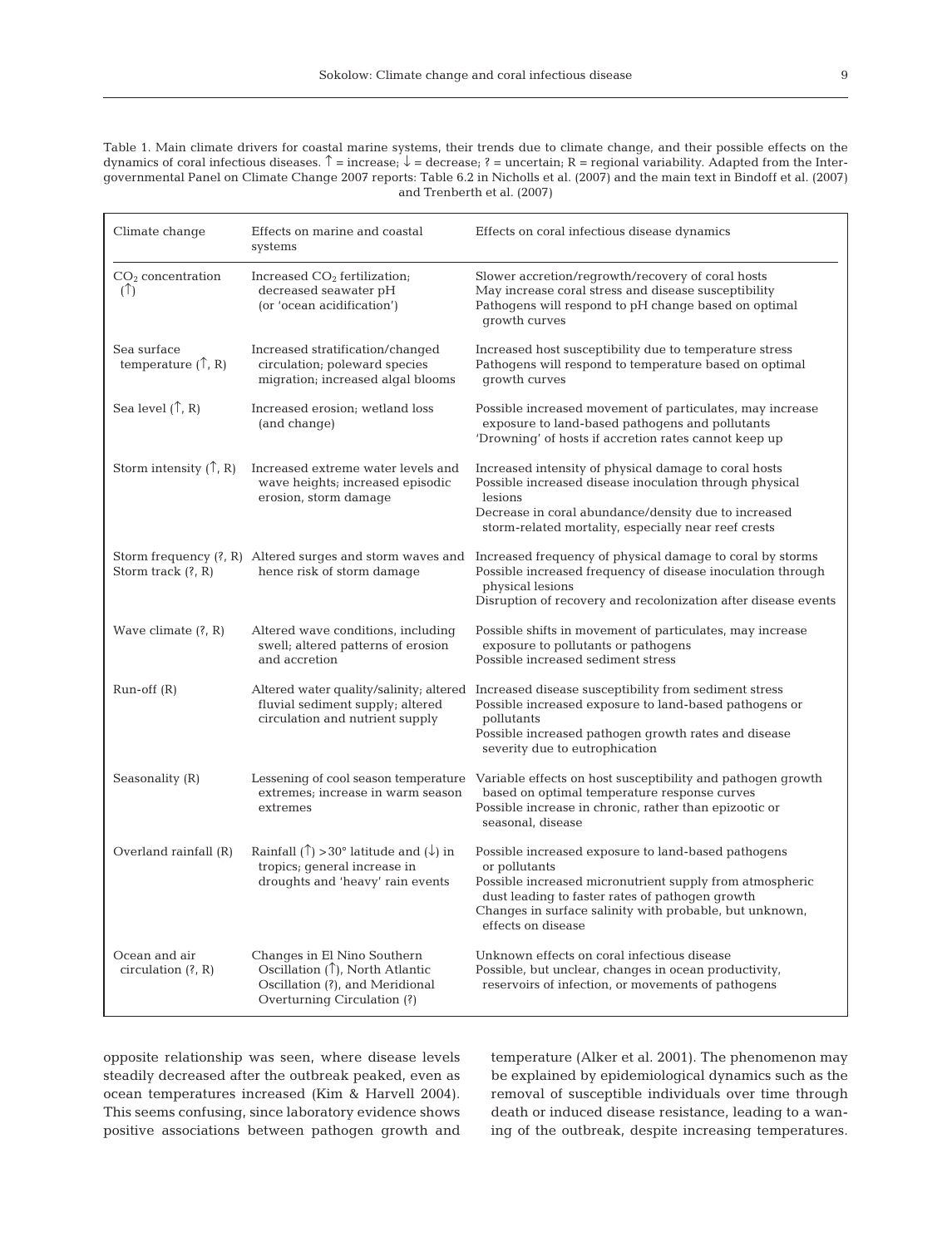

Fig. 3. Causal diagram outlining the hypothesis space for climate change as a cause of coral infectious disease emergence (not considering stress-related bleaching and other non-infectious diseases): a compilation of proposed causal pathways from the coral disease literature

For coral, there may be complex interactions between extrinsic forcing (due to temperature and environmental effects) and intrinsic dynamics (due to the interplay of epidemiological variables such as susceptibility and transmission). For aspergillosis, one laboratory study found that from 27 to 30°C, pathogen growth increased and anti-fungal activity decreased, while at 31°C, pathogen growth decreased and anti-fungal activity sharply increased, demonstrating the complex, non-linear relationship between temperature and epidemiological processes (Ward et al. 2007). These complications demonstrate why direct correlations between disease and temperature are not always obvious in real ecosystems, and how elucidating epidemiological dynamics, along with environmental variables, may be essential in predicting long-term disease trends.

Metapopulation models of disease have demonstrated that seasonal forcing for disease transmission (i.e. wider high and low seasonal extremes in transmission) means a higher probability of disease fade-out (or regional disease disappearance) than is predicted without seasonality (Grenfell et al. 1995). Conversely, if seasonal fluctuations in disease levels decrease as a result of less severe winters and more over-winter pathogen survival — the lessening of cold extremes has been a documented global trend accompanying global warming (Trenberth et al. 2007) — regional coral disease fade-out may become less common, and more endemic disease may occur.

If average temperatures steadily increase in the next few decades, following the recently observed trend with 1998 to 2005 containing the top 5 warmest years on record since 1850 (Trenberth et al. 2007) — thresholds for pathogen growth and coral susceptibility may become chronically exceeded, leading to more frequent, longer outbreaks (Hughes et al. 2003). There is a limit to this effect: as temperature increases beyond the upper tolerance limits for pathogen survival, then pathogens may begin to die out during periods of maximal temperature (Lafferty et al. 2004) and outbreaks could once again become more scarce. These predictions are complicated by the likelihood that both coral hosts and pathogens will adapt over time, and current observed temperature relationships may represent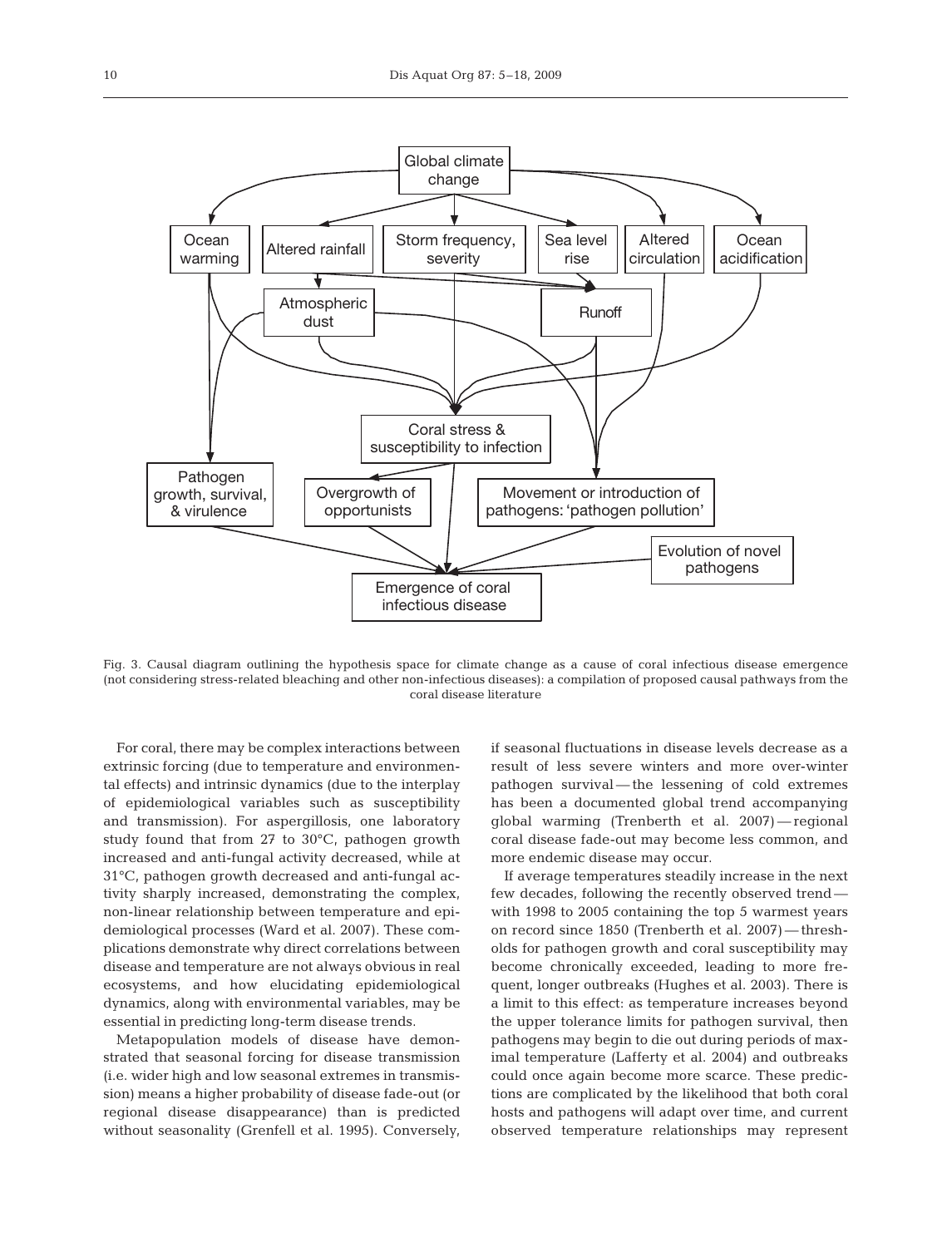snapshots within a shifting baseline (Done 1999, Hughes et al. 2003, Edmunds & Gates 2008).

## Increased CO<sub>2</sub> concentrations and ocean **acidification**

Dissolved  $CO<sub>2</sub>$  forms a weak acid so that the uptake of anthropogenic  $CO<sub>2</sub>$  leads to chemical alteration of the ocean, and global mean ocean pH has decreased by about 0.1 pH units since 1750 (Bindoff et al. 2007). The uptake of  $CO<sub>2</sub>$  also shifts the balance of carbon species  $(CO<sub>2</sub>-carbonate-bicarbonate)$  and leads to decreased ability of coral to accrete  $CaCO<sub>3</sub>$  into their skeletons (Kleypas et al. 1999). The mean pH of ocean surface waters is 7.9 to 8.3 (Bindoff et al. 2007), compared to 5.8 for a typical coral surface mucous layer (Remily & Richardson 2006). Coral pathogens have different growth rates in different pH conditions, and temperature can change the pH tolerance of pathogens (see 'Pathogen dynamics — pathogen reservoirs in the environment'). Experimental evidence and modeling predictions preceded observational evidence for changes in ocean chemistry, but acidification is now unequivocally observed in the global records (Bindoff et al. 2007). Acidification may act synergistically with other environmental stressors to increase the probability of coral species extinctions (Jackson 2008). Other than direct effects on pathogen growth and coral accretion rates, the effects of ocean acidification on coral infectious disease are relatively unknown.

#### **Storm frequency and intensity**

Globally, estimates of the frequency and potential destructiveness of hurricanes, cyclones, and typhoons show a significant upward trend: a large increase in numbers and proportion of hurricanes reaching Categories 4 and 5 has been observed since 1970, with trends strongly correlated with changes in sea surface temperature (Trenberth et al. 2007). The effects of increasing storm frequency and intensity on coral infectious disease dynamics are not completely clear. One recent study documented 'disease-like' mortality on remnant populations of *Acropora palmata*, a coral species federally listed as threatened, after a severe hurricane season in the Florida Keys, USA (Williams et al. 2008). Diseases that kill large branching coral, such as white band on *Acropora* spp., leave skeletons weakened, which can increase rates of bioerosion during storms (Riegl 2002). Increased fragmentation of weakened, diseased coral could potentially increase pathogen transmission, and stress from hurricane damage and physical lesions acquired during storms could

increase coral susceptibility to infectious disease, but empirical evidence is scarce.

#### **Sea-level rise, rainfall, and increased run-off**

Sea level rose at an average rate of  $1.7 \pm 0.5$  mm yr<sup>-1</sup> during the 20th century, and during the period between 1993 and 2003, the rate of rise was nearly double that average (Bindoff et al. 2007). Overland rainfall has been decreasing in the tropics and increasing in temperate zones, and the frequency of drought and extreme rain events has been increasing in all areas (Trenberth et al. 2007). A combination of sealevel rise and changes in rainfall could synergistically alter run-off and salinity in coastal ecosystems.

There are multiple examples that demonstrate that increased sedimentation, nutrients, and run-off affect coral health. Experimental nutrient enrichment increases the spreading rate of several coral diseases (Bruno et al. 2003, Voss & Richardson 2006), and nutrient limitation has been hypothesized to control microbe and algal growth in oligotrophic reef ecosystems (Szmant 2002). Lesions and tissue necrosis on *Porites* spp. coral were shown to positively correlate with increased wave exposure and sedimentation, although specific diseases were not distinguished (Wesseling et al. 2001). Increased sedimentation has been implicated as a driver of coral mortality through smothering and facilitating algal competition (Nugues & Roberts 2003), and spatial analyses reveal that coral reefs are currently much less likely to exist near river run-off (McLaughlin et al. 2003). Sediment damage to coral can be decreased in an experimental setting by treatment with antibiotics (Hodgson 1990), indicating a link with bacterial overgrowth. Sea level rise can result in 'drowning' of coral due to light limitations with increasing depth (Knowlton 2001), and increased runoff may elevate exposure to land-based pollutants and pathogens (Patterson et al. 2002, Lafferty et al. 2004).

#### **CORAL DISEASE DYNAMICS AND CLIMATE**

#### **Transmission rates**

Infectious coral pathogens presumably invade susceptible colonies (which become infected) and then spread to other susceptible colonies either directly through the water column or through a vector or an intermediate host. Mounting evidence has demonstrated that many, but not all, coral diseases appear to fit a contagion model of transmission (i.e. can be transferred locally from host to host), including white plague type II (Richardson et al. 1998), some growth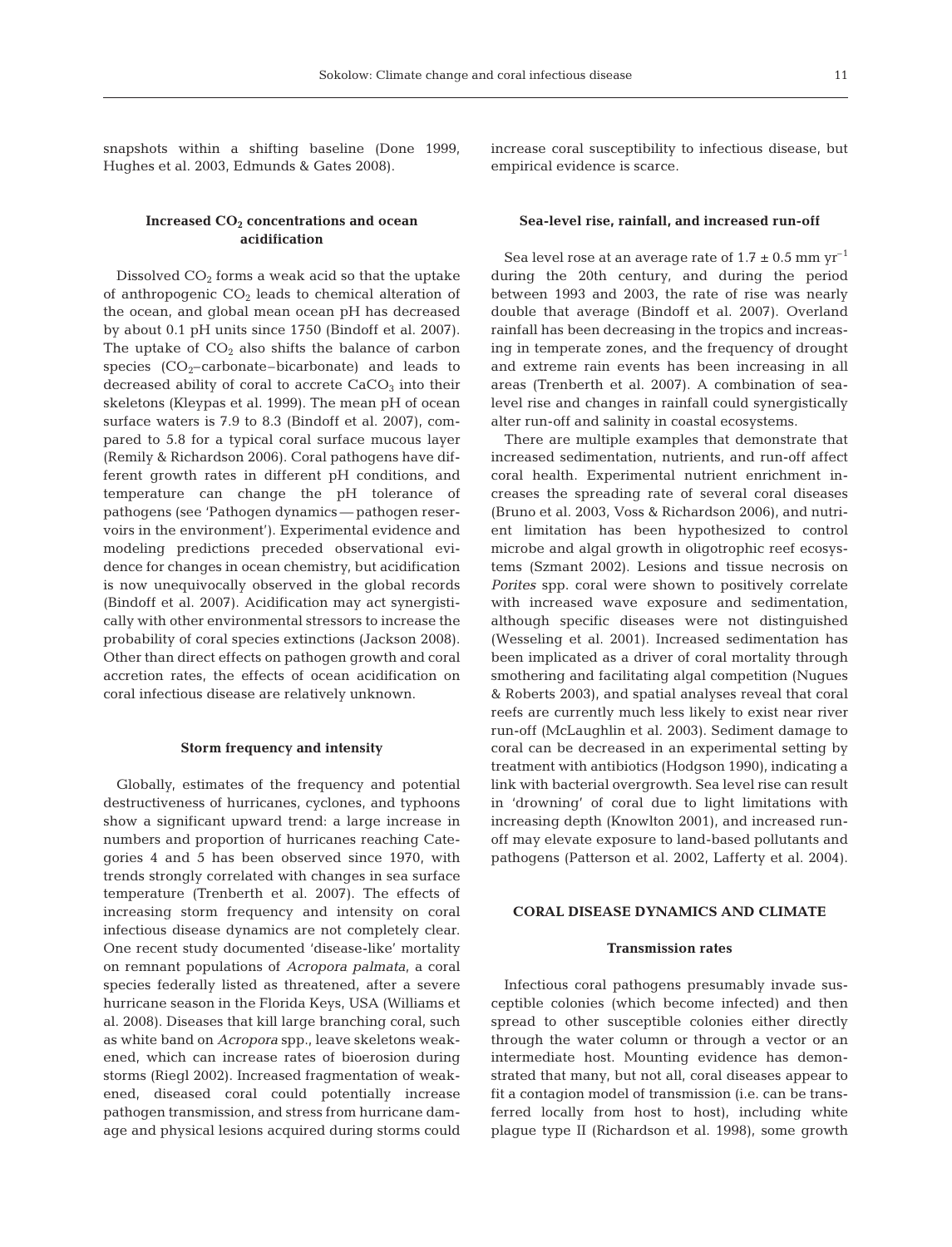anomalies (Kaczmarsky & Richardson 2007), bacterial bleaching (Ben-Haim & Rosenberg 2002), and black band disease (Kuta & Richardson 1996, Bruckner et al. 1997, Page & Willis 2006). Spatial data for other diseases, such as sea fan aspergillosis and Caribbean yellow band disease, are not consistent with contagion as the sole mode of transmission (Jolles et al. 2002, Foley et al. 2005). Evidence exists for vectored transmission of some coral diseases (Sussman et al. 2003, Nugues et al. 2004, Grober-Dunsmore et al. 2006, Miller & Williams 2007), although vectored transmission is generally considered rare in marine compared with terrestrial systems (McCallum et al. 2004). There is no evidence of vertical transmission (spread from parent to offspring through gametes) for any described coral disease, but this may be due to a detection bias, because planulae and recruits are rarely directly studied and are not typically examined for pathogens.

Transmission rates could theoretically be affected by all the climate drivers discussed above, although empirical data are scarce, in part because transmission is difficult to measure. It was recently shown that attachment of *Vibrio shiloi* to coral hosts was inhibited when the bacteria were grown at low temperatures and fostered when bacteria were grown at high temperatures, indicating that transmission may be facilitated by temperature (Banin et al. 2000). Remily & Richardson (2006) showed that increasing water temperature changed the pH tolerance of *Aurantimonas coralicida*, allowing growth to occur at acidic conditions comparable to coral mucus, suggesting that temperature may regulate pH tolerance and infectivity of this pathogen. Transmission is likely to be increased when hosts are stressed (Lafferty & Holt 2003), and extreme temperature, sediment, and UV exposure can stress coral and damage zooxanthellae (Anderson et al. 2001, Sutherland et al. 2004).

## **Host dynamics — coral recruitment and mortality rates**

Coral establishment and survival are highly dependent on available space and appropriate environmental conditions (Harrison & Wallace 1990). Recruitment, survival, connectivity, and density of susceptible hosts are important determinants of infectious disease risk (Kermack & McKendrick 1927, Bartlett 1957, Hess 1996, Bruno et al. 2007). Thus, stressors that affect host population dynamics may also affect infectious disease dynamics. Yet, there is very little known about the recruitment and dispersal of coral propagules, and even less is known about the effect of climate change on these processes, although coral are known to have a narrow temperature tolerance (Barber et al. 2001). Some data support a trend of decreasing recruitment over time, coincident with collapsing coral populations, increasing temperatures, and increasing disease burdens (Connell et al. 1997). A recent study demonstrated that temperature affects larval survival in a similar manner for a wide range of marine taxa with planktonic larvae, demonstrating lower larval dispersal potential at higher temperatures, although this analysis of 72 different species of marine animals did not include any coral (O'Connor et al. 2007).

There is some evidence that coral fecundity is affected by bleaching and disease (Petes et al. 2003). For example, mean polyp fecundity has been shown to decrease with bleaching, with severely affected polyps producing as few as zero gametes for the reproductive season directly after a bleaching event (Michalek-Wagner & Willis 2001). Larger colonies within a species are typically more fecund, and so partial mortality or changes in population size-class distributions caused by disease may decrease coral recruitment (Richardson & Voss 2005). Conversely, dead coral skeletons exposed by infection are rarely observed hosting new coral recruits; rather, coral substrate liberated by disease mortality is usually rapidly colonized by fleshy algae (Miller et al. 2003, Borger & Steiner 2005), although one study demonstrated no difference in recruitment to areas killed by black band disease compared with areas killed by hurricane damage (Edmunds 2000).

There is an important circular feedback predicted for coral populations affected by disease and climate change: temperature influences both host dynamics and disease, while in turn, disease influences host recruitment and mortality rates, which influences disease risk. Thus, the cumulative effects of climate change and disease on coral population dynamics over time are neither trivial to predict nor additive (Lafferty & Holt 2003).

# **Pathogen dynamics — pathogen reservoirs in the environment**

The relationship between environmental variables and the growth and survival of several coral pathogens have been described, including the agent of white plague type II (Remily & Richardson 2006), the agent of sea fan aspergillosis (Alker et al. 2001, Ward et al. 2007), and several agents of bacterial bleaching (Banin et al. 2000, Ben-Haim et al. 2003). These studies report, in common, that higher temperatures lead to higher pathogen growth rates, within certain optimal growth bounds. That is, within the bounds at which most of these pathogens grow optimally, between typical tropical ocean winter (15 to 25°C) and summer temperatures (27 to 35°C), pathogen growth rates are positively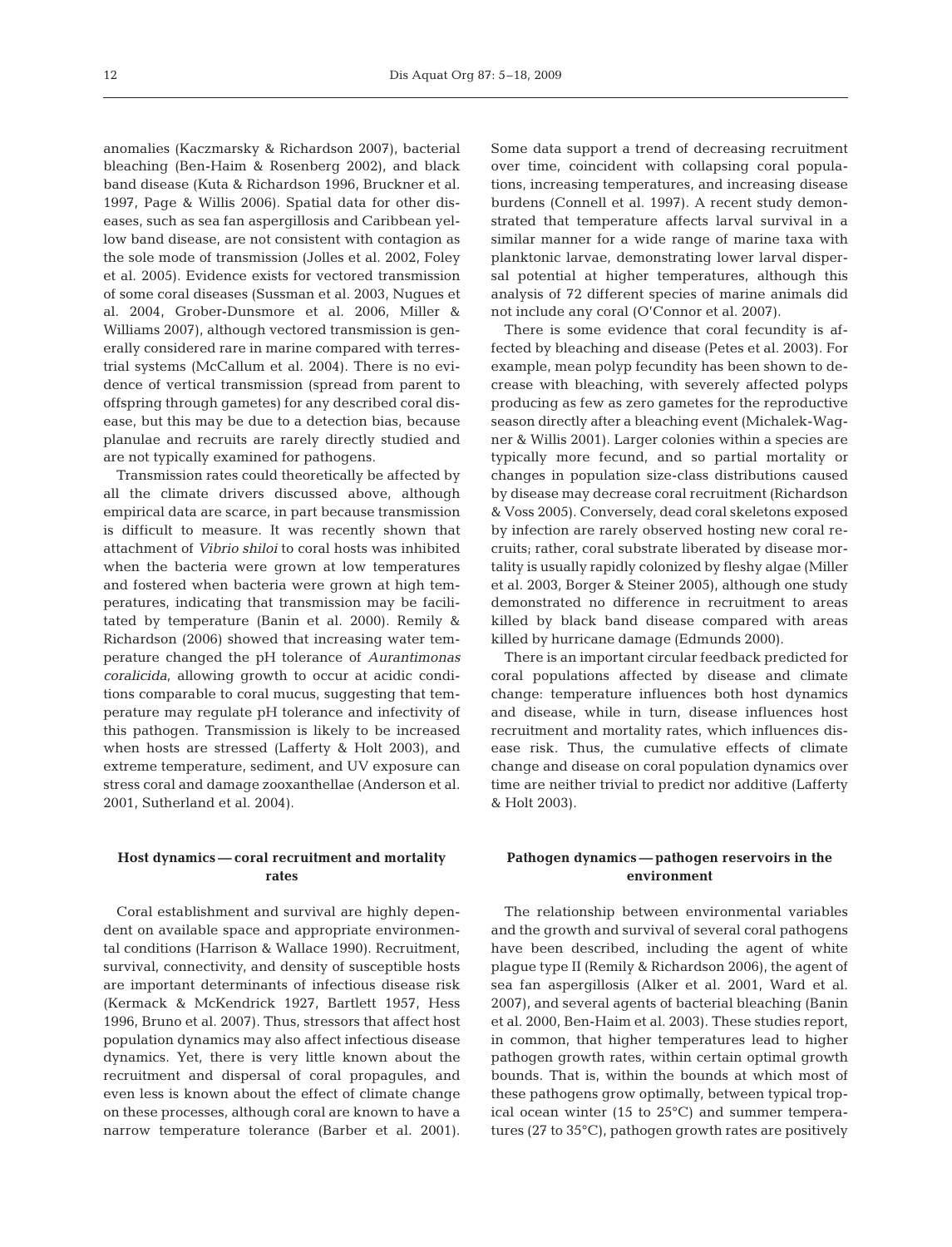13

correlated with temperature. However, for several of these pathogens, it was also demonstrated that the relationship between growth and temperature was reversed when temperatures exceeded a maximum threshold of approximately 31 to 35°C (Remily & Richardson 2006, Ward et al. 2007).

## **Disease virulence**

There is evidence that the temperature regulation of coral infectious disease can occur through temperature-sensitive induction of virulence factors, resulting in higher disease severity, transmission, or rates of disease progression. For bacterial bleaching of *Oculina patagonica* corals, the growth rate of the implicated pathogen *Vibrio shiloi* (called *Vibrio* strain AK1 in earlier studies) was not substantially hindered at low temperatures (16°C), but virulence factors expressed by the pathogen were down-regulated (Kushmaro et al. 1998). Adhesion of the *V. shiloi* bacteria to *O. patagonica* hosts did not occur at either 16 or 25°C when the bacteria were grown at 16°C, but did occur at both temperatures when bacteria were grown at 25°C, suggesting that factors up-regulated in the pathogen grown at higher temperatures affected infectivity or virulence (Banin et al. 2000). Similarly, bacterial bleaching of *Pocillopora damicornis* corals by *V. coralyticus* resulted in coral tissue lysis at 27°C, but not at lower temperatures; the pathogen was shown to express a proteinase (a virulence factor) at much higher levels when grown at 27°C than at lower temperatures (Rosenberg & Ben-Haim 2002).

## **CURRENT AND FUTURE CHALLENGES TO INVESTIGATION OF CLIMATE DRIVERS OF CORAL DISEASE**

## **Rise and fall of coral disease outbreaks**

By nature, population-level fluctuations of infectious disease are highly dynamic: disease incidence rises as pathogens spread among susceptible hosts and then falls as infected hosts are removed by death or recovery. These systems are inherently non-linear and they pose challenges for traditional (often static) statistical analyses. More appropriate dynamic epidemiological models may assist investigation of the effects of environmental variables on disease emergence. Many insights about the dynamics of infectious disease have resulted from careful application of epidemiological models, beginning with seminal work on human diseases and terrestrial host-parasite systems nearly a century ago (e.g. Kermack & McKendrick 1927, Bailey

1957, Bartlett 1957, Anderson & May 1979). However, there is a clear paucity of studies applying epidemiological models to coral infectious disease, and this represents a promising research frontier both for understanding coral disease dynamics and for elucidating the connections between disease outbreaks and environmental drivers (Harvell et al. 2004). Because of the prolonged nature of coral disease outbreaks, with each outbreak lasting up to a decade (Kim & Harvell 2004, Sokolow et al. 2009), longer-term studies are essential.

## **Issues of scale — local management vs. global climate change**

The dynamics of coral infection (or pathogen colonization of coral) can be studied at various spatial scales, from infection of an individual polyp, to a colony, the holobiont, a local population, regional communities, and finally, the entire globe. Several coral diseases have been shown to spread widely across vast areas of reef (a few km to hundreds of km) in relatively short periods of time (weeks to months) (Richardson et al. 1998, Kim & Harvell 2004). Because of the potential for widespread movement of disease agents, coral infection dynamics focusing at the level of individual polyps or colonies must be complemented by studies at larger spatial scales. Scales relevant to management of coral populations range from local to regional politically or geographically defined areas. Changes in climate, on the other hand, are global, although there is wide variability among regions (Fig. 1), and discovering how these global processes affect local or regional coral health is not trivial. In order to detect climate effects on coral disease, data must be collected at much larger spatial scales than currently available. This will require cooperation among investigators in disparate regions and across political boundaries.

### **Is Koch 'dead'?**

In 1969, at the annual conference of the Wildlife Disease Association, Dr. Robert Hanson, a distinguished virologist and then the director of the International Center for the Control of Animal Disease at the University of Wisconsin, gave a speech entitled 'Koch is dead' (reprinted in Hanson 1988) wherein he outlined the reasons why 'the ritual which has evolved [from Koch's original sound postulates] into present day experimental studies [of disease causation] has obscured almost completely what occurs in natural processes outside the laboratory' (p. 193). Hanson's speech nearly 40 yr ago has relevance for the modern problem of assessing the influence of climate change on the emergence of coral disease.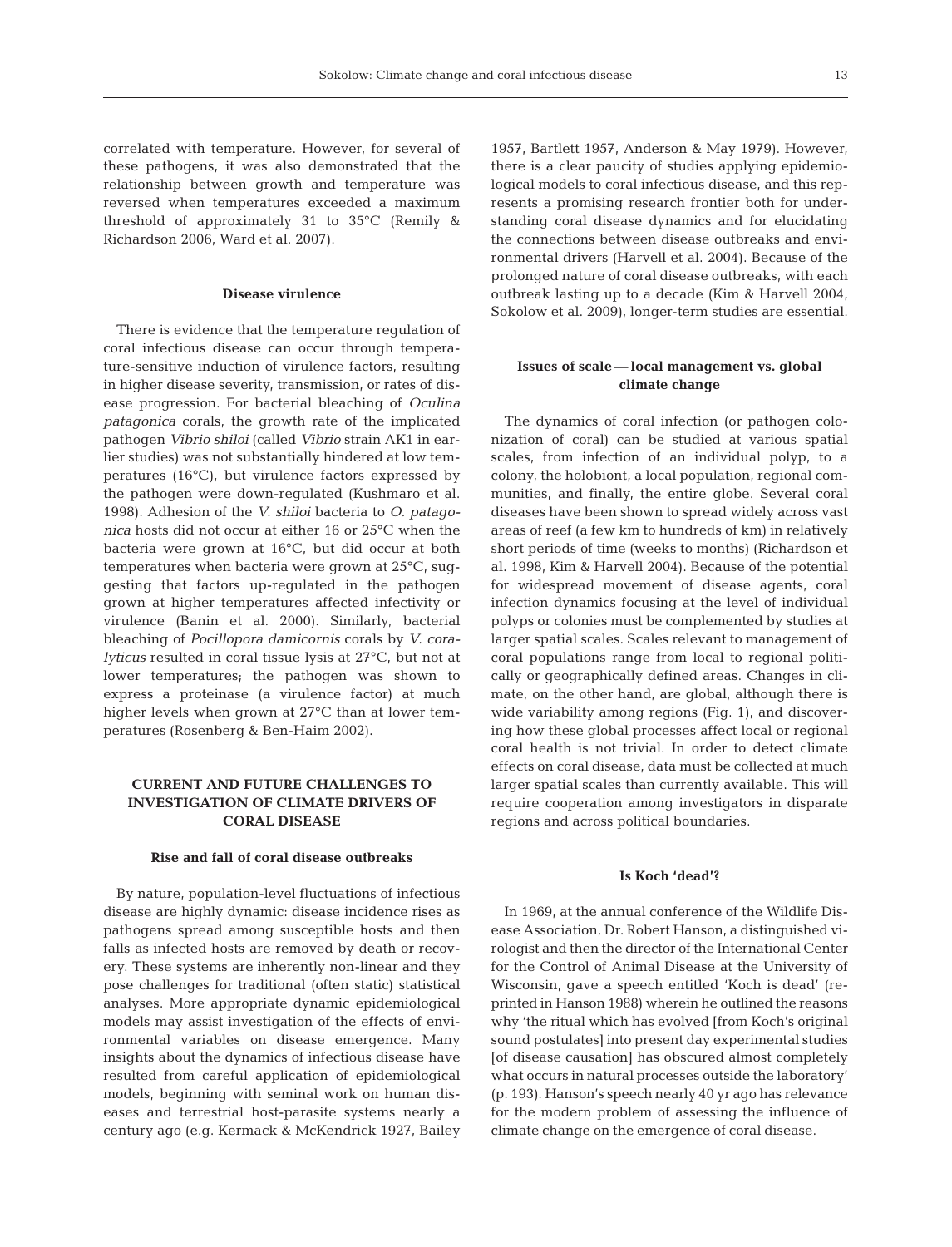Many diseases recognized by modern medicine have multifactorial etiologies, meaning that multiple factors are required to produce disease signs. Coral research is likewise beginning to reveal that most coral diseases probably have multifactorial etiologies. For example, Bruno et al. (2007) demonstrated that the coral disease 'white syndrome' occurred most commonly where both temperatures and coral cover were high, while Sussman et al. (2008) reproduced this disease in laboratory aquaria by introducing any 1 of 6 genetically distinct bacterial isolates. Kushmaro et al. (1997) showed that bacterial-mediated bleaching of *Oculina patagonica* was enhanced in warmer water and prevented when temperatures were decreased to 16°C or when antibiotics were applied, meaning that both appropriate temperature and bacteria were required for disease to occur.

In assessing complex diseases, it is useful to distinguish whether the many factors involved in disease causation are 'necessary', or 'sufficient', or both (Box 1). Known as the 'disease triad', specific host– pathogen–environment combinations may influence disease. Demonstrating that certain pathogens must be present does not preclude the requirement that specific environmental, physical, or host-immunologicalstatus factors must also be met for disease signs, nor vice versa. Rather, the perspective of multifactorial etiologies requires synthesis of the many drivers of coral disease emergence into a unified framework, and calls

for the measurement of participation of each factor in natural ecosystems, before reaching conclusions about causation.

Koch's postulates entail 3 main criteria for establishing causality: (1) a suspected pathogen must be present in every case of the disease, (2) it should occur in no other disease as a non-pathogenic parasite, and (3) it must be isolated in pure culture, repeatedly passed, and induce the disease anew (Koch 1942). Multifactorial etiologies render Koch's postulates impossible to apply, since the postulates do not consider non-infectious factors and rely on the simplifying assumption of one-pathogen-one-disease (Wobeser 1994). Likewise, Koch's postulates are impossible to fulfill when disease is caused by non-culturable pathogens (Evans 1978); this includes many viruses and marine bacteria. For example, Israely et al. (2001) showed that 99 to 99.9% of *Vibrio shiloi* bacterial pathogens were in a viablebut-not-culturable state. These challenges have been recognized by many coral disease research groups, and some have offered robust biomedical research tools to overcome them (Richardson et al. 2001, Ritchie et al. 2001, Downs et al. 2005, Plowright et al. 2008, Work et al. 2008).

Although Koch's postulates can be useful, as Hansen warned in 1969, failure to fulfill the postulates does not *disprove* causation, nor does the reproduction of disease signs in a controlled laboratory setting demonstrate all factors capable of causing a disease. Caution

Box 1. Epidemiology of multiple causes: the concepts of necessary and sufficient. Disease signs occur only when the circles are completely shaded

In epidemiological terms, 'necessary causes' are factors that must be present for disease to occur but which alone may or may not be capable of causing disease. 'Sufficient causes' contain a complete set of factors capable of producing a disease in question. For example, in terms of coral disease, the presence of a particular microbe may be necessary but not sufficient for disease to occur (A), whereas the presence of that microbe along with an increase in water temperature may together comprise a sufficient cause of disease (B). However, if other stressors besides the increase in water temperature could produce a similar effect, then alternative stressors, such as increased sediment or ultraviolet radiation or nutrient stress, together with the presence of the microbe, may comprise another sufficient cause of the same disease (C). Similarly, if there are multiple strains or species of microbe that can fill functional groups within a pathogenic consortium, the presence of each single microbial species may not be strictly necessary to produce disease signs (D and E). The existence of these complexities highlights the importance of identifying all alternative individual factors involved in each coral disease, such as microbial pathogens or temperature, and determining causal roles as 'necessary,' 'sufficient,' or both. Experiments and field observations to assess alternative causes can clarify the significance of a single causal factor within the wider context of regional or global disease emergence.

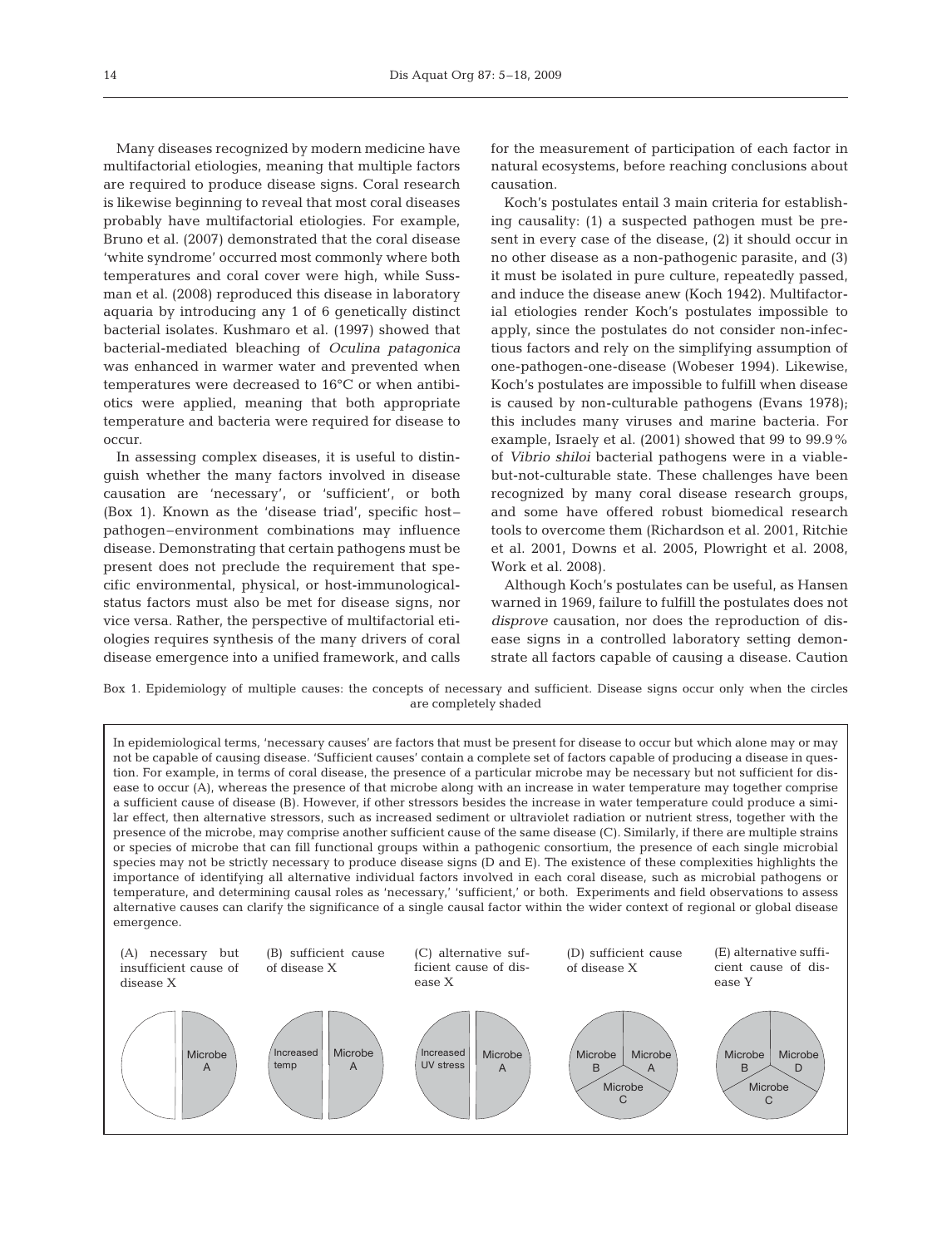in interpreting initial challenge studies is recomexist (Box 1), and factors not identified by laboratory challenge studies may nevertheless be relevant in real ecosystems.

Ultimately, a clearer understanding of all 'sufficient causes' of a disease, including all combinations of pathogens and non-infectious factors, will facilitate investigations of climatic drivers of disease emergence at the population, ecosystem, and global scales, and will guide management options. It is becoming increasingly clear that multifactorial etiologies are common among coral diseases, and that active cooperation among coral scientists and managers will be invaluable for unraveling the causal web.

#### **CONCLUSIONS**

Coral disease research has increased exponentially in the last several decades. Evidence is mounting that many coral diseases are caused by microbial pathogens and outbreaks of infectious disease are increasingly common. Researchers have recognized some of the complexities in coral disease dynamics and have expanded beyond the simple prediction that climate warming equals increased disease, but a lot of unknowns remain. Despite great strides over the last decade, much uncertainty still exists regarding the mechanisms of coral disease emergence, connections with climate variables, and the best management options. Coral reefs will inevitably continue to experience disease outbreaks, and consequently, it is feared that the synergistic effects of many compounding stressors may push coral reefs to a tipping point, propelling some species towards extinction and leading to loss of critical reef habitat (Jackson 2008). Current evithat mitigating the effects of climate change may help reduce the emergence of disease and improve the health of coral reef ecosystems. In this rapidly changing world, discovering the environmental drivers of scales remains a challenge and a priority.

*Acknowledgements*. I am grateful to Elizabeth Chamberlin, John Bruno, and 2 anonymous reviewers for help with earlier drafts.

#### LITERATURE CITED

Alker AP, Smith GW, Kim K (2001) Characterization of ➤ *Aspergillus sydowii* (Thom et Church), a fungal pathogen of Caribbean sea fan corals. Hydrobiologia 460:105–111 ▶ Anderson RM, May RM (1979) Population biology of infectious diseases: part I. Nature 280:361–367

- mended because alternative 'sufficient causes' may  $\blacktriangleright$  Anderson S, Zepp R, Machula J, Santavy D, Hansen L, Mueller E (2001) Indicators of UV exposure in corals and their relevance to global climate change and coral bleaching. Hum Ecol Risk Assess 7:1271–1282
	- Antonius A, Lipscomb D (2000) First protozoan coral-killer identified in the Indo-Pacific. Atoll Res Bull 481:1–21
	- ► Aronson RB, Precht WF (2001) White-band disease and the changing face of Caribbean coral reefs. Hydrobiologia 460:25–38
		- Bailey N (1957) The mathematical theory of epidemics. Griffin, London
	- ▶ Bally M, Garrabou J (2007) Thermodependent bacterial pathogens and mass mortalities in temperate benthic communities: a new case of emerging disease linked to climate change. Glob Change Biol 13:2078–2088
	- ► Banin E, Ben-Haim Y, Israely T, Loya Y, Rosenberg E (2000) Effect of the environment on the bacterial bleaching of corals. Water Air Soil Pollut 123:337–352
	- ► Barber RT, Hilting AK, Hayes ML (2001) The changing health of coral reefs. Hum Ecol Risk Assess 7:1255–1270
		- Bartlett MS (1957) Measles periodicity and community size. J R Stat Soc A 120:48–70
	- ► Ben-Haim Y, Rosenberg E (2002) A novel *Vibrio* sp. pathogen of the coral *Pocillopora damicornis.* Mar Biol 141:47–55
	- ► Ben-Haim Y, Zicherman-Keren M, Rosenberg E (2003) Temperature-regulated bleaching and lysis of the coral *Pocillipora damicornis* by the novel pathogen *Vibrio coralliilyticus.* Appl Environ Microbiol 69:4236–4242
		- Bindoff NL, Willebrand J, Artale V, Cazenave A and others (2007) Observations: oceanic climate change and sea level. Cambridge University Press, Cambridge
		- Borger JL, Steiner SCC (2005) The spatial and temporal dynamics of coral diseases in Dominica, West Indies. Bull Mar Sci 77:137–154
		- Bruckner AW, Bruckner RJ, Williams EH (1997) Spread of a black-band disease epizootic through the coral reef system in St Ann's Bay, Jamaica. Bull Mar Sci 61:919–928
	- ► Bruno JF, Petes LE, Harvell CD, Hettinger A (2003) Nutrient enrichment can increase the severity of coral diseases. Ecol Lett 6:1056–1061
	- ▶ Bruno JF, Selig ER, Casey KS, Page CA and others (2007) Thermal stress and coral cover as drivers of coral disease outbreaks. PLoS Biol 5:e124, doi:10.1371/journal.pbio. 0050124
- dence is still preliminary but is increasingly suggestive  $\quadblacktriangleright$  Caldeira K, Wickett ME (2003) Anthropogenic carbon and ocean pH. Nature 425:365
	- ► Carpenter KE, Abrar M, Aeby G, Aronson RB and others (2008) One-third of reef-building corals face elevated extinction risk from climate change and local impacts. Science 321:560–563
- coral disease emergence at large spatial and temporal > Cerrano C, Bavestrello G, Bianchi CN, Cattaneo-vietti R and others (2000) A catastrophic mass-mortality episode of gorgonians and other organisms in the Ligurian Sea (northwestern Mediterranean), summer 1999. Ecol Lett 3:284–293
	- ▶ Cervino JM, Hayes RL, Polson SW, Polson SC, Goreau TJ, Martinez RJ, Smith GW (2004) Relationship of *Vibrio* species infection and elevated temperatures to yellow blotch/band disease in Caribbean corals. Appl Environ Microbiol 70:6855–6864
		- Connell JH, Hughes TP, Wallace CC (1997) A 30-year study of coral abundance, recruitment, and disturbance at several scales in space and time. Ecol Monogr 67:461–488
	- ► Croquer A, Pauls SM, Zubillaga AL (2003) White plague disease outbreak in a coral reef at Los Roques National Park, Venezuela. Rev Biol Trop 51:39–45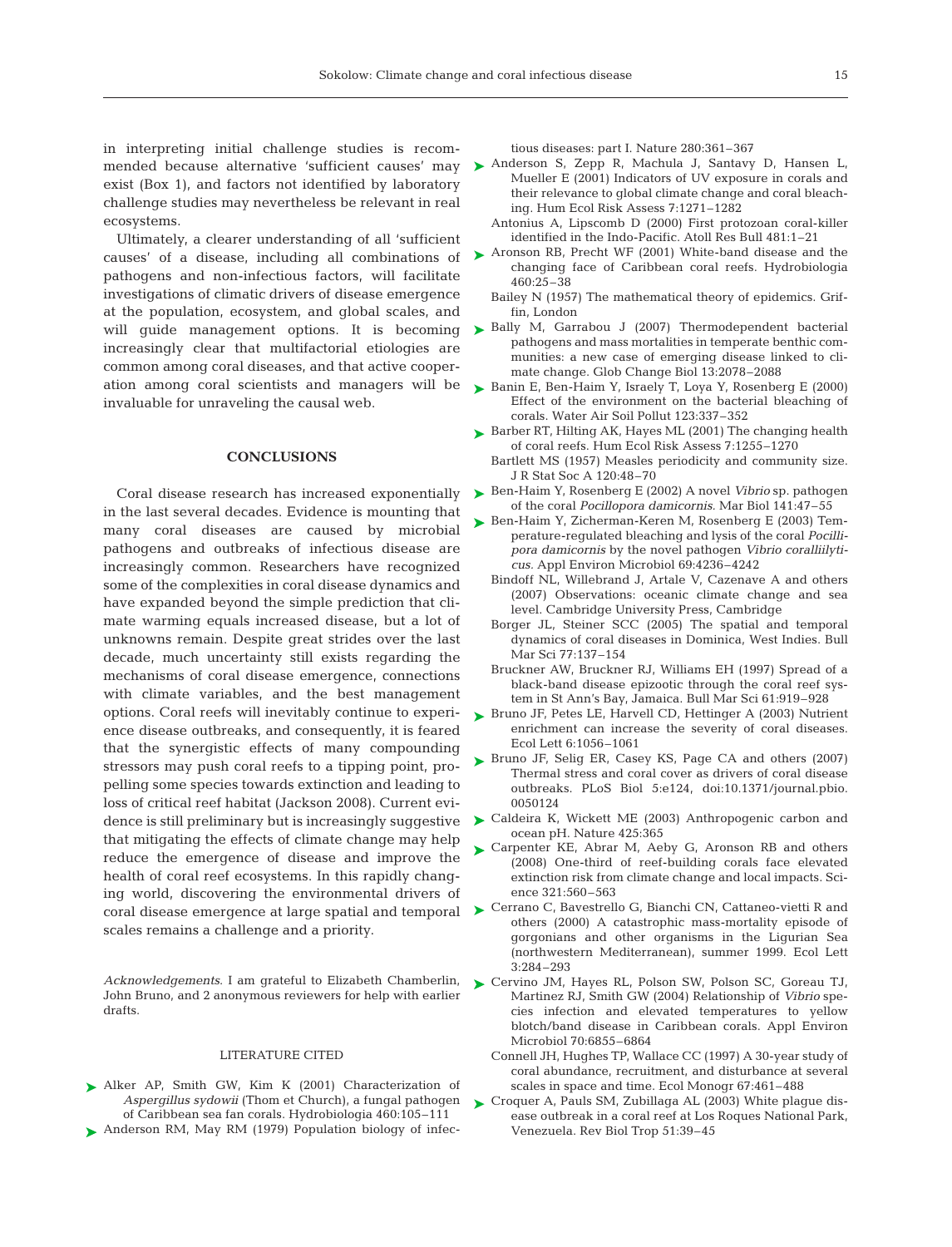- ► Crowley TJ (2000) Causes of climate change over the past 1000 years. Science 289:270–277
- ► Dalton SJ, Smith SDA (2006) Coral disease dynamics at a subtropical location, Solitary Islands Marine Park, eastern Australia. Coral Reefs 25:37–45
- ► Daszak P, Cunningham AA, Hyatt AD (2000) Emerging infectious diseases of wildlife — threats to biodiversity and human health. Science 287:443–449
- ► Davy SK, Burchett SG, Dale AL, Davies P and others (2006) Viruses: agents of coral disease? Dis Aquat Org 69: 101–110
- ► Delcroix T, Henin C (1991) Seasonal and interannual variations of sea-surface salinity in the tropical Pacific Ocean. J Geophys Res Oceans 96:22135–22150
- ► Denner EBM, Smith GW, Busse HJ, Schumann P and others (2003) *Aurantimonas coralicida* gen. nov., sp. nov., the causative agent of white plague type II on Caribbean scleractinian corals. Int J Syst Evol Microbiol 53:1115–1122
	- Done TJ (1999) Coral community adaptability to environmental change at the scales of regions, reefs and reef zones. Am Zool 39:66–79
- ▶ Downs CA, Woodley CM, Richmond RH, Lanning LL, Owen R (2005) Shifting the paradigm of coral-reef 'health' assessment. Mar Pollut Bull 51:486–494
- ► Edmunds PJ (2000) Recruitment of scleractinians onto the skeletons of corals killed by black band disease. Coral Reefs 19:69–74
- ► Edmunds PJ, Gates RD (2008) Acclimatization in tropical reef corals. Mar Ecol Prog Ser 361:307–310
- ► Evans A (1978) Causation and disease: a chronological journey. Am J Epidemiol 108:249–258
- ► Foley JE, Sokolow SH, Girvetz E, Foley CW, Foley P (2005) Spatial epidemiology of Caribbean yellow band syndrome in *Montastraea* spp. coral in the eastern Yucatan, Mexico. Hydrobiologia 548:33–40
- ► Francini-Filho RB, Moura RL, Thompson FL, Reis RM, Kaufman L, Kikuchi RKP, Leao ZM (2008) Diseases leading to accelerated decline of reef corals in the largest South Atlantic reef complex (Abrolhos Bank, eastern Brazil). Mar Pollut Bull 56:1008–1014
- ► Gardner TA, Cote IM, Gill JA, Grant A, Watkinson AR (2003) Long-term region-wide declines in Caribbean corals. Science 301:958–960
- Geiser D, Taylor J, Ritchie K, Smith G (1998) Cause of sea fan ➤ death in the West Indies. Nature 394:137–138
- Goldberg WM, Makemson JC, Colley SB (1984) *Entocladia-*➤ *Endozoica* sp. nov., a pathogenic chlorophyte: structure, life-history, physiology, and effect on its coral host. Biol Bull (Woods Hole) 166:368–383
- ► Grenfell BT, Bolker BM, Kleczkowski A (1995) Seasonality and extinction in chaotic metapopulations. Proc R Soc Lond B Biol Sci 259:97–103
- ► Grober-Dunsmore R, Bonito V, Frazer TK (2006) Potential inhibitors to recovery of *Acropora palmata* populations in St. John, US Virgin Islands. Mar Ecol Prog Ser 321: 123–132
	- Guzman HM, Guevara C (1998) Massive mortality of zooxanthellate reef organisms during the 1995 bleaching in Cayos Cochinos, Honduras. Rev Biol Trop 46:165–173
- ▶ Hanson RP (1988) Koch is dead (reprinted from Bulletin of the Wildlife Disease Association, Vol 5, p 150–156, 1969). J Wildl Dis 24:193–200
	- Harrison PL, Wallace CC (1990) Reproduction, dispersal, and recruitment of scleractinian corals. In: Dubinsky Z (ed) Ecosystems of the world, Vol 25: coral reefs. Elsevier, Amsterdam
- ► Harvell CD, Kim K, Burkholder JM, Colwell RR and others

(1999) Emerging marine diseases — climate links and anthropogenic factors. Science 285:1505–1510

- ► Harvell CD, Mitchell CE, Ward JR, Altizer S, Dobson AP, Ostfeld RS, Samuel MD (2002) Climate warming and disease risks for terrestrial and marine biota. Science 296: 2158–2162
- ► Harvell D, Aronson R, Baron N, Connell J and others (2004) The rising tide of ocean diseases: unsolved problems and research priorities. Front Ecol Environ 2:375–382
- ► Harvell D, Altizer S, Cattadori IM, Harrington L, Weil E (2009) Climate change and wildlife diseases: When does the host matter the most? Ecology 90:912–920
- ► Hess G (1996) Disease in metapopulation models: implications for conservation. Ecology 77:1617–1632
	- Hodgson G (1990) Tetracycline reduces sedimentation damage to corals. Mar Biol 104:493–496
- ► Hughes TP (1994) Catastrophes, phase shifts, and large-scale degradation of a Caribbean coral reef. Science 265: 1547–1551
	- Hughes TP, Tanner JE (2000) Recruitment failure, life histories, and long-term decline of Caribbean corals. Ecology 81:2250–2263
- ► Hughes TP, Baird AH, Bellwood DR, Card M and others (2003) Climate change, human impacts, and the resilience of coral reefs. Science 301:929–933
- ► Israely T, Banin E, Rosenberg E (2001) Growth, differentiation and death of *Vibrio shiloi* in coral tissue as a function of seawater temperature. Aquat Microb Ecol 24:1–8
- Jackson JBC (2008) Ecological extinction and evolution in ➤ the brave new ocean. Proc Natl Acad Sci USA 105: 11458–11465
- ► Jackson JBC, Kirby MX, Berger WH, Bjorndal KA and others (2001) Historical overfishing and the recent collapse of coastal ecosystems. Science 293:629–638
	- Jolles AE, Sullivan P, Alker AP, Harvell CD (2002) Disease transmission of aspergillosis in sea fans: inferring process from spatial pattern. Ecology 83:2373–2378
- ► Kaczmarsky L, Richardson LL (2007) Transmission of growth anomalies between Indo-Pacific *Porites* corals. J Invertebr Pathol 94:218–221
	- Kermack W, McKendrick A (1927) Contributions to the mathematical theory of epidemics. R Stat Soc J 115:700–721
- ► Kim K, Harvell CD (2004) The rise and fall of a six-year coralfungal epizootic. Am Nat 164:S52–S63
- ► Kleypas JA, Buddemeier RW, Archer D, Gattuso JP, Langdon C, Opdyke BN (1999) Geochemical consequences of increased atmospheric carbon dioxide on coral reefs. Science 284:118–120
- ► Knowlton N (2001) The future of coral reefs. Proc Natl Acad Sci USA 98:5419–5425
	- Koch R (1942) The aetiology of tuberculosis (translation of Die Aetiologie der Tuberculose [1882]). In: Clark DH (ed) Source book of medical history. Dover Publications, New York, p 392–406
- ► Kushmaro A, Loya Y, Fine M, Rosenberg E (1996) Bacterial infection and coral bleaching. Nature 380:396
- ► Kushmaro A, Rosenberg E, Fine M, Loya Y (1997) Bleaching of the coral *Oculina patagonica* by *Vibrio* AK-1. Mar Ecol Prog Ser 147:159–165
- ► Kushmaro A, Rosenberg E, Fine M, Ben Haim Y, Loya Y (1998) Effect of temperature on bleaching of the coral *Oculina patagonica* by *Vibrio* AK-1. Mar Ecol Prog Ser 171:131–137
	- Kuta KG, Richardson LL (1996) Abundance and distribution of black band disease on coral reefs in the northern Florida Keys. Coral Reefs 15:219–223
- ► Lafferty KD, Holt RD (2003) How should environmental stress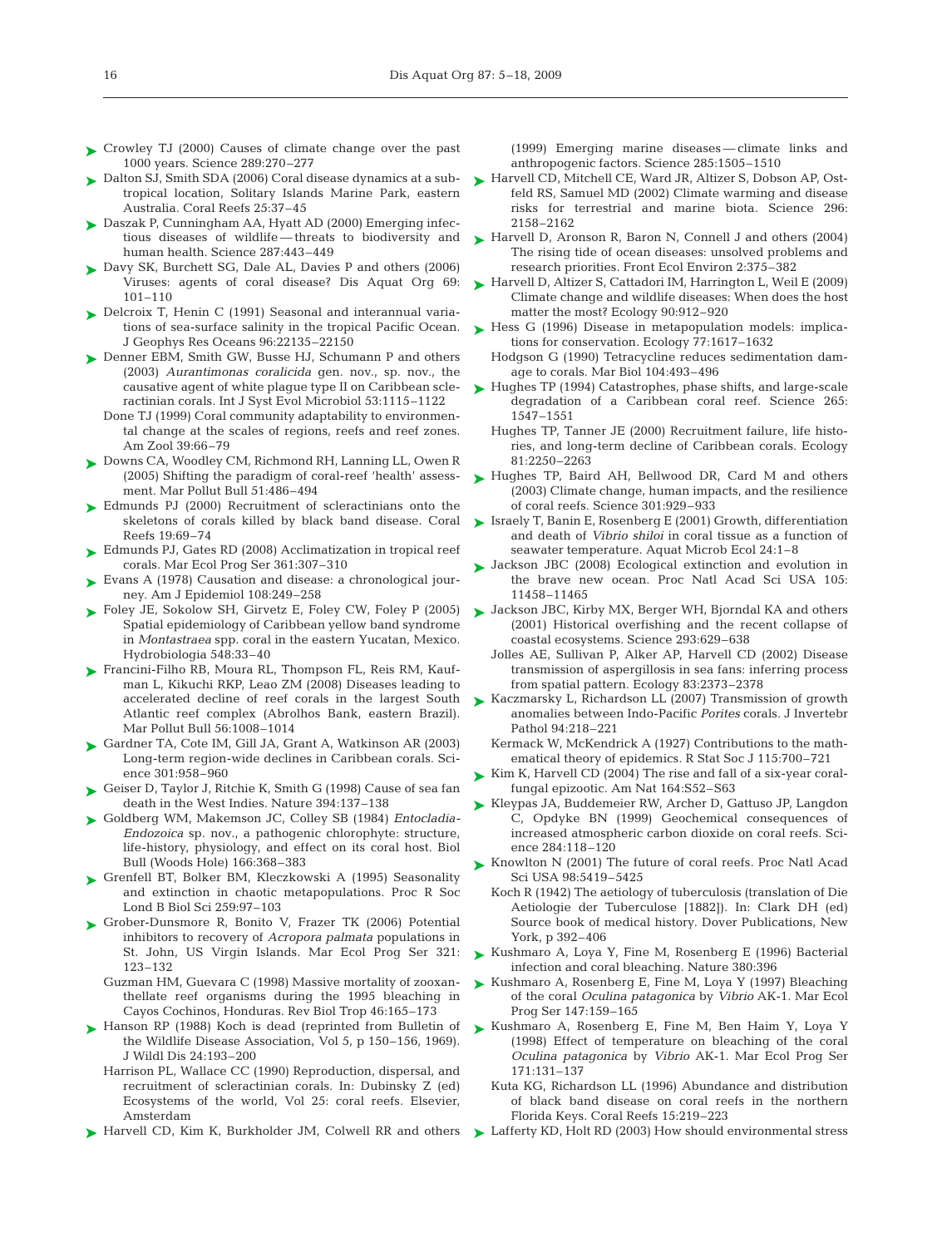6:654–664

- ► Lafferty KD, Porter JW, Ford SE (2004) Are diseases increasing in the ocean? Annu Rev Ecol Evol Syst 35:31–54
- ► Lesser MP, Bythell JC, Gates RD, Johnstone RW, Hoegh-Guldberg O (2007) Are infectious diseases really killing corals? Alternative interpretations of the experimental and ecological data. J Exp Mar Biol Ecol 346:36–44
- ► Lima ID, Garcia CAE, Moller OO (1996) Ocean surface processes on the southern Brazilian shelf: characterization and seasonal variability. Cont Shelf Res 16:1307–1317
- ► Maynard JA, Baird AH, Pratchett MS (2008) Revisiting the Cassandra syndrome; the changing climate of coral reef research. Coral Reefs 27:745–749
- ► McCallum HI, Kuris A, Harvell CD, Lafferty KD, Smith GW, Porter J (2004) Does terrestrial epidemiology apply to marine systems? Trends Ecol Evol 19:585–591
- McLaughlin CJ, Smith CA, Buddemeier RW, Bartley JD, ➤ Maxwell BA (2003) Rivers, runoff, and reefs. Global Planet Change 39:191–199
- ► Michalek-Wagner K, Willis BL (2001) Impacts of bleaching on the soft coral *Lobophytum compactum*. I. Fecundity, fertilization and offspring viability. Coral Reefs 19:231–239
- ► Miller MW, Williams DE (2007) Coral disease outbreak at Navassa, a remote Caribbean island. Coral Reefs 26: 97–101
- ► Miller J, Rogers C, Waara R (2003) Monitoring the coral disease, plague type II, on coral reefs in St. John, US Virgin Islands. Rev Biol Trop 51:47–55
- ► Muller EM, Rogers CS, Spitzack AS, van Woesik R (2008) Bleaching increases likelihood of disease on *Acropora palmata* (Lamarck) in Hawksnest Bay, St John, US Virgin Islands. Coral Reefs 27:191–195
- Myers JL, Sekar R, Richardson LL (2007) Molecular detection ➤ and ecological significance of the cyanobacterial genera *Geitlerinema* and *Leptolyngbya* in black band disease of corals. Appl Environ Microbiol 73:5173–5182
	- Nicholls RJ, Wang PP, Burkett VR, Codignotto JO and others (2007) Coastal systems and low-lying areas. In: Parry ML, Canziani OF, Palutikof JP, van der Linden PJ, Hanson CE (eds) Climate change 2007: impacts, adaptation and vulnerability. Contribution of Working Group II to the Fourth Assessment Report of the Intergovernmental Panel on Climate Change. Cambridge University Press, Cambridge, p 315–356
- ► Nugues MM, Roberts CM (2003) Coral mortality and interaction with algae in relation to sedimentation. Coral Reefs 22:507–516
- ► Nugues MM, Smith GW, Hooidonk RJ, Seabra MI, Bak RPM (2004) Algal contact as a trigger for coral disease. Ecol Lett 7:919–923
- O'Connor MI, Bruno JF, Gaines SD, Halpern BS, Lester SE, ➤ Kinlan BP, Weiss JM (2007) Temperature control of larval dispersal and the implications for marine ecology, evolution, and conservation. Proc Natl Acad Sci USA 104: 1266–1271
- ▶ Page C, Willis B (2006) Distribution, host range and largescale spatial variability in black band disease prevalence on the Great Barrier Reef, Australia. Dis Aquat Org 69:41–51
- ▶ Pandolfi JM, Bradbury RH, Sala E, Hughes TP and others (2003) Global trajectories of the long-term decline of coral reef ecosystems. Science 301:955–958
- ▶ Pantos O, Cooney RP, Le Tissier MDA, Barer MR, O'Donnell AG, Bythell JC (2003) The bacterial ecology of a plaguelike disease affecting the Caribbean coral *Montastrea annularis.* Environ Microbiol 5:370–382
- affect the population dynamics of disease? Ecol Lett Patten NL, Harrison PL, Mitchell JG (2008) Prevalence of virus-like particles within a staghorn scleractinian coral (*Acropora muricata*) from the Great Barrier Reef. Coral Reefs 27:569–580
	- ► Patterson KL, Porter JW, Ritchie KE, Polson SW and others (2002) The etiology of white pox, a lethal disease of the Caribbean elkhorn coral, *Acropora palmata.* Proc Natl Acad Sci USA 99:8725–8730
	- ► Petes LE, Harvell CD, Peters EC, Webb MAH, Mullen KM (2003) Pathogens compromise reproduction and induce melanization in Caribbean sea fans. Mar Ecol Prog Ser 264:167–171
	- ► Plowright RK, Sokolow SH, Gorman ME, Daszak P, Foley JE (2008) Causal inference in disease ecology: investigating ecological drivers of disease emergence. Front Ecol Environ 6:420–429
	- ► Porter JW, Dustan P, Jaap WC, Patterson KL and others (2001) Patterns of spread of coral disease in the Florida Keys. Hydrobiologia 460:1–24
	- ► Poulos SE, Drakopoulos PG, Collins MB (1997) Seasonal variability in sea surface oceanographic conditions in the Aegean Sea (Eastern Mediterranean): an overview. J Mar Syst 13:225–244
	- ▶ Remily ER, Richardson LL (2006) Ecological physiology of a coral pathogen and the coral reef environment. Microb Ecol 51:345–352
	- ► Richardson LL (1998) Coral diseases: What is really known? Trends Ecol Evol 13:438–443
	- ► Richardson LL, Voss JD (2005) Changes in a coral population on reefs of the northern Florida Keys following a coral disease epizootic. Mar Ecol Prog Ser 297:147–156
	- ▶ Richardson LL, Goldberg WM, Kuta KG, Aronson RB and others (1998) Florida's mystery coral-killer identified. Nature 392:557–558
	- ► Richardson LL, Smith GW, Ritchie KB, Carlton RG (2001) Integrating microbiological, microsensor, molecular, and physiologic techniques in the study of coral disease pathogenesis. Hydrobiologia 460:71–89
	- ► Riegl B (2002) Effects of the 1996 and 1998 positive sea-surface temperature anomalies on corals, coral diseases and fish in the Arabian Gulf (Dubai, UAE). Mar Biol 140:29–40
		- Ritchie KB, Smith GW (1995) Preferential carbon utilization by surface bacterial communities from water mass, normal, and white-band diseased *Acropora cervicornis*. Mol Mar Biol Biotechnol 4:345–352
	- ▶ Ritchie KB, Polson SW, Smith GW (2001) Microbial disease causation in marine invertebrates: problems, practices, and future prospects. Hydrobiologia 460:131–139
		- Rogner HH, Zhou D, Bradley R, Crabbe P and others (2007) Introduction. In: Metz B, Davidson OR, Bosch PR, Dave R, Meyer LA (eds) Climate change 2007: mitigation. Contribution of Working Group III to the Fourth Assessment Report of the Intergovernmental Panel on Climate Change. Cambridge University Press, Cambridge, p 96–116
	- ► Rosenberg E, Ben-Haim Y (2002) Microbial diseases of corals and global warming. Environ Microbiol 4:318–326
	- ► Rosenberg E, Koren O, Reshef L, Efrony R, Zilber-Rosenberg I (2007) The role of microorganisms in coral health, disease and evolution. Nat Rev Microbiol 5:355–362
	- ► Smith G, Ives L, Nagelkerken I, Ritchie K (1996) Caribbean sea-fan mortalities. Nature 383:487
	- ► Sokolow SH, Foley P, Foley JE, Hastings A, Richardson LL (2009) Disease dynamics in marine metapopulations: modelling infectious diseases on coral reefs. J Appl Ecol 46:621–631
	- ► Sussman M, Loya Y, Fine M, Rosenberg E (2003) The marine